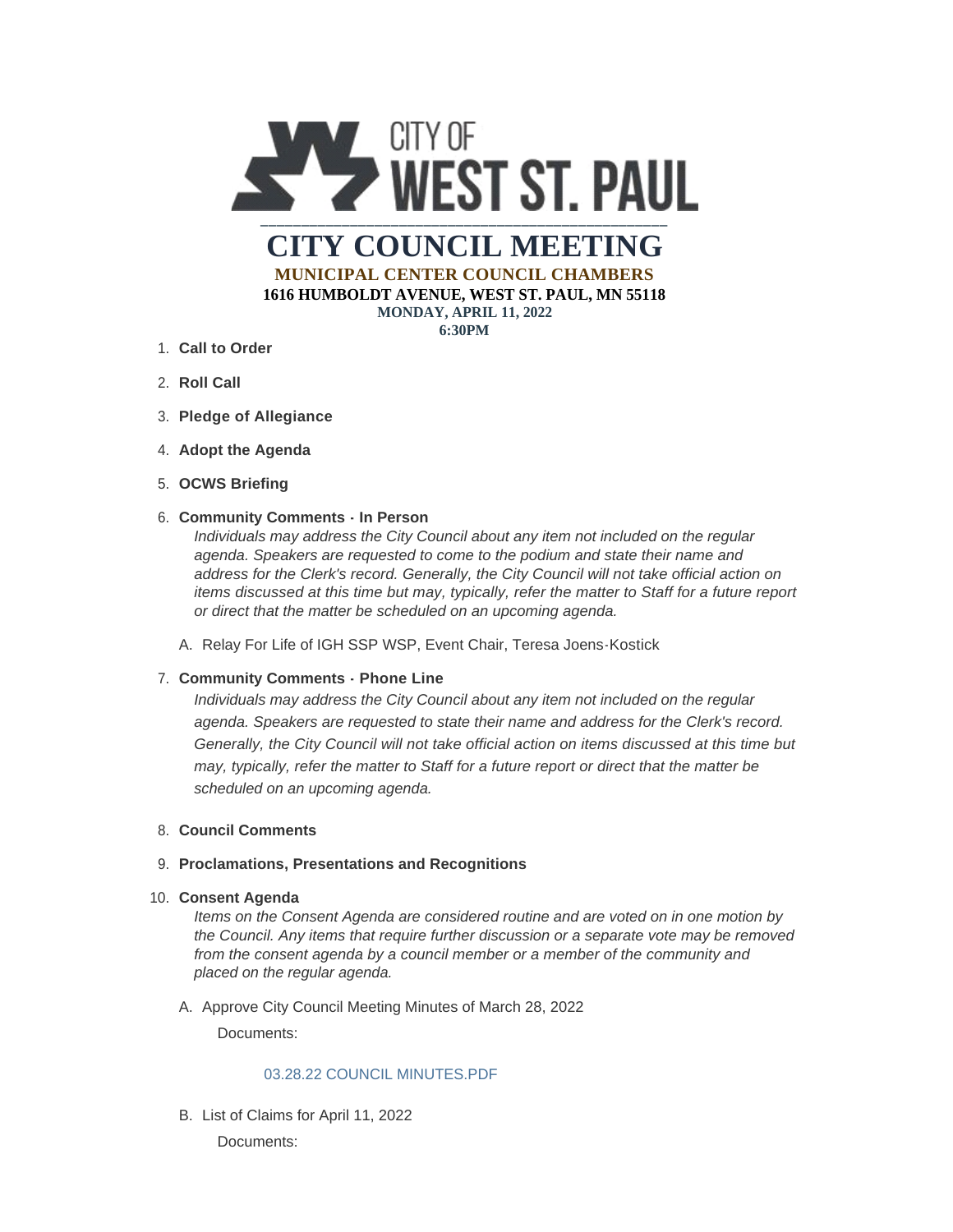### [CITY COUNCIL ACTION ITEM - LIST OF CLAIMS.PDF](https://www.wspmn.gov/AgendaCenter/ViewFile/Item/12808?fileID=19767)

C. City Licensing

Documents:

[CITY COUNCIL ACTION ITEM - CITY LICENSING.PDF](https://www.wspmn.gov/AgendaCenter/ViewFile/Item/12806?fileID=19765)

D. Rental Licensing

Documents:

### [CITY COUNCIL ACTION ITEM - RENTAL LICENSING.PDF](https://www.wspmn.gov/AgendaCenter/ViewFile/Item/12810?fileID=19768)

E. Resolution Affirming Precinct Boundaries and Polling Places for Municipal Elections After Redistricting

Documents:

[CITY COUNCIL ACTION ITEM - AFFIRMING PRECINCT BOUNDARIES AND](https://www.wspmn.gov/AgendaCenter/ViewFile/Item/12812?fileID=19781)  POLLING LOCATIONS.PDF [RESOLUTION AFFIRMING PRECINCTS AND POLLING PLACES FOR](https://www.wspmn.gov/AgendaCenter/ViewFile/Item/12812?fileID=19777)  MUNICIPAL ELECTIONS AFTER REDISTRICTING.PDF [ATTACHMENT A WARD MAP.PDF](https://www.wspmn.gov/AgendaCenter/ViewFile/Item/12812?fileID=19802)

F. Resolution of Support for Community Project Funding Appropriation

Documents:

[CITY COUNCIL ACTION ITEM - SUPPORT FOR COMMUNITY PROJECT](https://www.wspmn.gov/AgendaCenter/ViewFile/Item/12813?fileID=19782)  FUNDING APPROPRIATION.PDF [RESOLUTION - SUPPORT COMMUNITY PROJECT FUNDING.PDF](https://www.wspmn.gov/AgendaCenter/ViewFile/Item/12813?fileID=19784)

### **Public Hearing** 11.

A. Public Improvement Hearing: Authorize Preparation of Plans & Specifications for Annapolis Street Reconstruction Project 23-1

Documents:

[CITY COUNCIL ACTION ITEM - PUB HRG ORDER PLANS AND SPECS CP](https://www.wspmn.gov/AgendaCenter/ViewFile/Item/12753?fileID=19762)  23-1.PDF RESOLUTION - ORDERING IMPROVEMENT AND AUTHORIZATION [PREPARATION OF PLANS AND SPECIFICATIONS FOR CITY PROJECT 23-](https://www.wspmn.gov/AgendaCenter/ViewFile/Item/12753?fileID=19761) 1.PDF

#### **New Business** 12.

WSP Ice Arena - Award Bids and Contracts A.

Documents:

[CITY COUNCIL ACTION ITEM - AWARD BIDS AND CONTRACTS.PDF](https://www.wspmn.gov/AgendaCenter/ViewFile/Item/12814?fileID=19786) [WSP ICE ARENA BID SUMMARY BREAKDOWN.PDF](https://www.wspmn.gov/AgendaCenter/ViewFile/Item/12814?fileID=19874)

WSP Ice Arena - Funding Agreement B.

Documents: